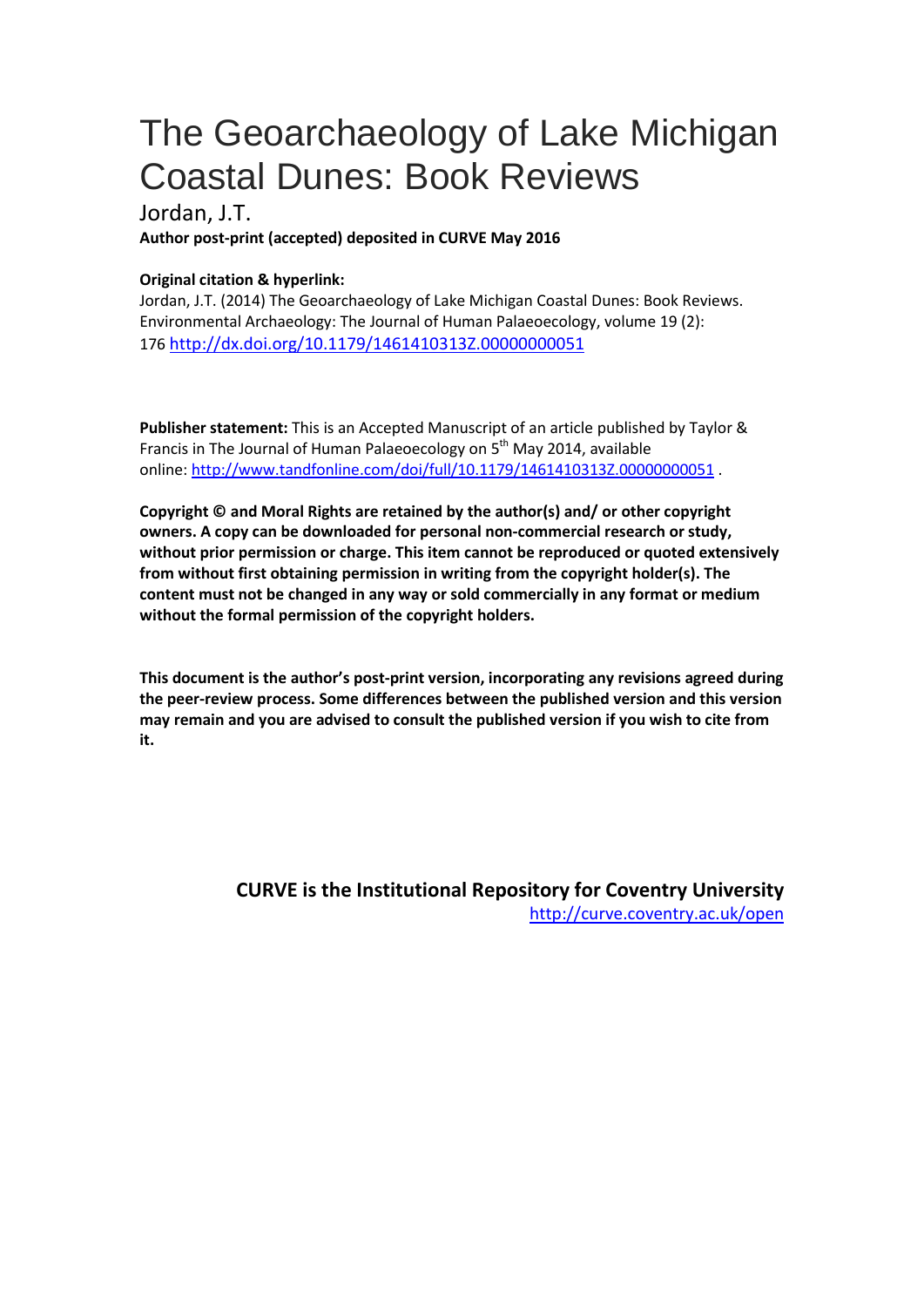**The Geoarchaeology of Lake Michigan Coastal Dunes** by *WA Lovis*, *AF Arbogast*, and *GW Monaghan*

East Lansing: Michigan State University Press, Environmental Research Series Vol. 2; 2012. ISBN: 978-1-61186-051-1. 235 pages, \$35.95 (paperback).

This text represents the outcome of a large scale multiyear project entitled *The Dune Activation, Cycling, and Site Taphonomy Project*. The coastal sand dunes of eastern Lake Michigan are perhaps the largest collection of freshwater dunes in the world, and as such represent a wealth of opportunity to study contemporary dune morphology coupled with an extensive archaeological record predating European contact. As the authors highlight, research has been conducted in the area for over fifty years but this is the first time a synthesis has been produced that draws together aspects of archaeology, geology and geomorphology for the benefit of many possible end users, from archaeologists to transport planners.

One of the aims of the book is to show that the wealth of archaeological sites present in the dune systems provide evidence for activation and stabilisation cycles (established through both absolute and relative dating techniques). This is something that has previously been missing from geological/geographical models of dune development. The interdisciplinary research of both social and physical scientists is brought together and discussed in a series of chapters that see the area as a whole effectively 'rediscovered' and thought about in different and all-encompassing ways.

Each of the seven main chapters is well introduced and references are given throughout that allow the reader to truly grasp the depth of research that has been conducted in this area of North America. The flow of the chapters allow the reader to follow the development of the research ethos in terms of understanding dune formation, lake level variation, isostasy, environmental change and human impact, culminating in a 'case study' of the area (Chapter 7). The narrative of the book works very well and leads the reader through complex areas that must be covered for such a multidisciplinary project to be successfully completed.